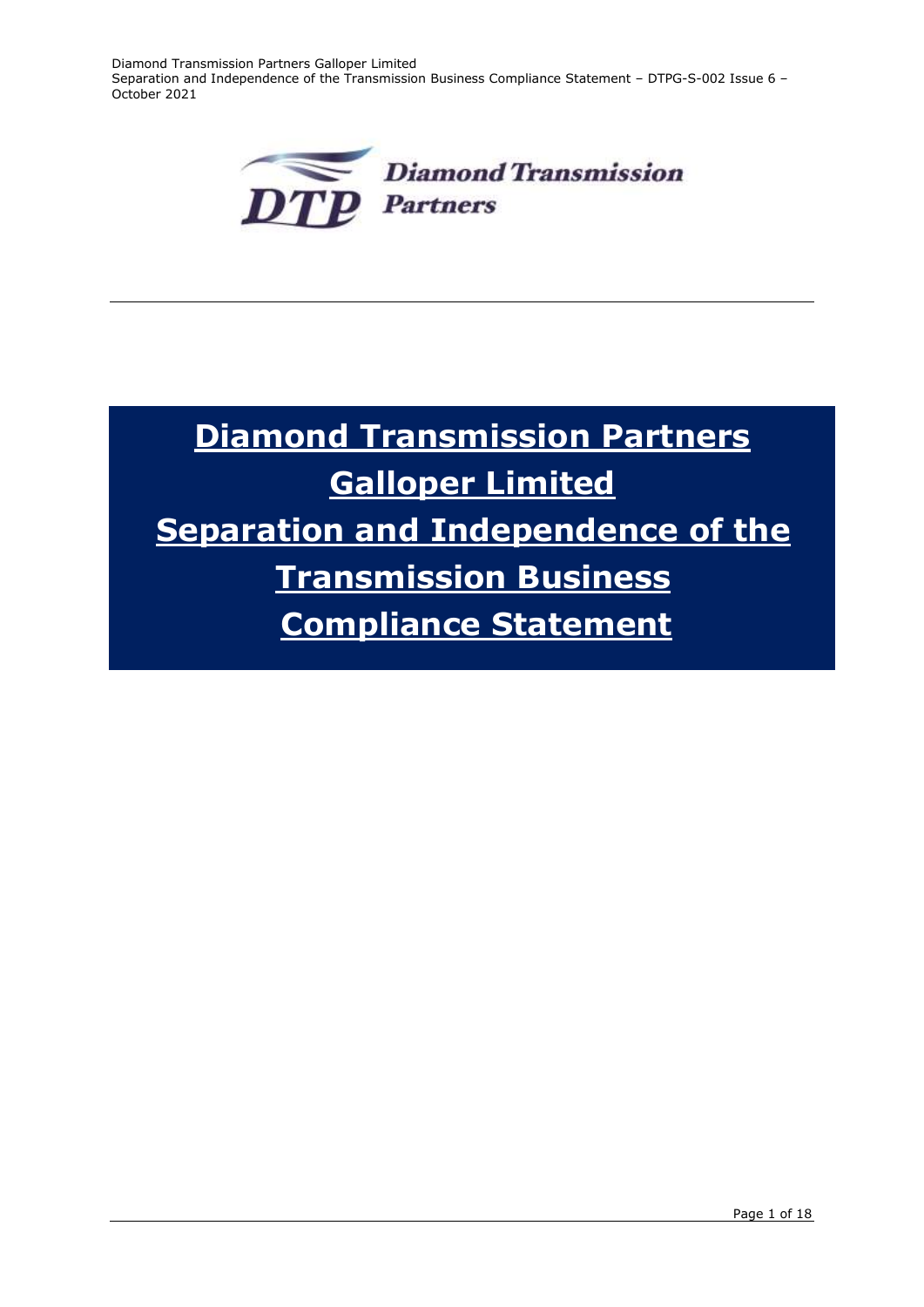#### **Document History**

| <b>Issue</b> | <b>Date</b> | <b>Summary of Changes / Reasons</b>                                                                                                                                      | Author(s)        | <b>Approved By</b><br>(Inc. Job<br>Title) |
|--------------|-------------|--------------------------------------------------------------------------------------------------------------------------------------------------------------------------|------------------|-------------------------------------------|
| $\mathbf{1}$ | 08/03/20    | Issue 1 from Draft v4.                                                                                                                                                   | Joel<br>Matthews | G Thornton                                |
| 2            | 12/08/20    | Updated structure to account for<br>Sun Life and MC's acquisition of<br>Eneco. DTPWE added. Headings<br>11 and 12 corrected.                                             | Joel<br>Matthews | G Thornton                                |
| 3            | 28/08/20    | Updated in line with Ofgem's<br>comments.                                                                                                                                | Joel<br>Matthews | G Thornton                                |
| 4            | 12/02/21    | Updated in line with Ofgem's<br>comments.                                                                                                                                | G Thornton       | The Board                                 |
| 5            | 31/03/21    | Updated following comments from<br>Ofgem dated 04 March 2021, the<br>addition of Hornsea One and the<br>deletion of Infrastructure<br>Investments Holdings Limited (UK). | G Thornton       | The Board                                 |
| 6            | 26/10/21    | IRCP TRIP fund amended and<br>InfraRed Fund $V - 5$ added.                                                                                                               | G Thornton       | The Board                                 |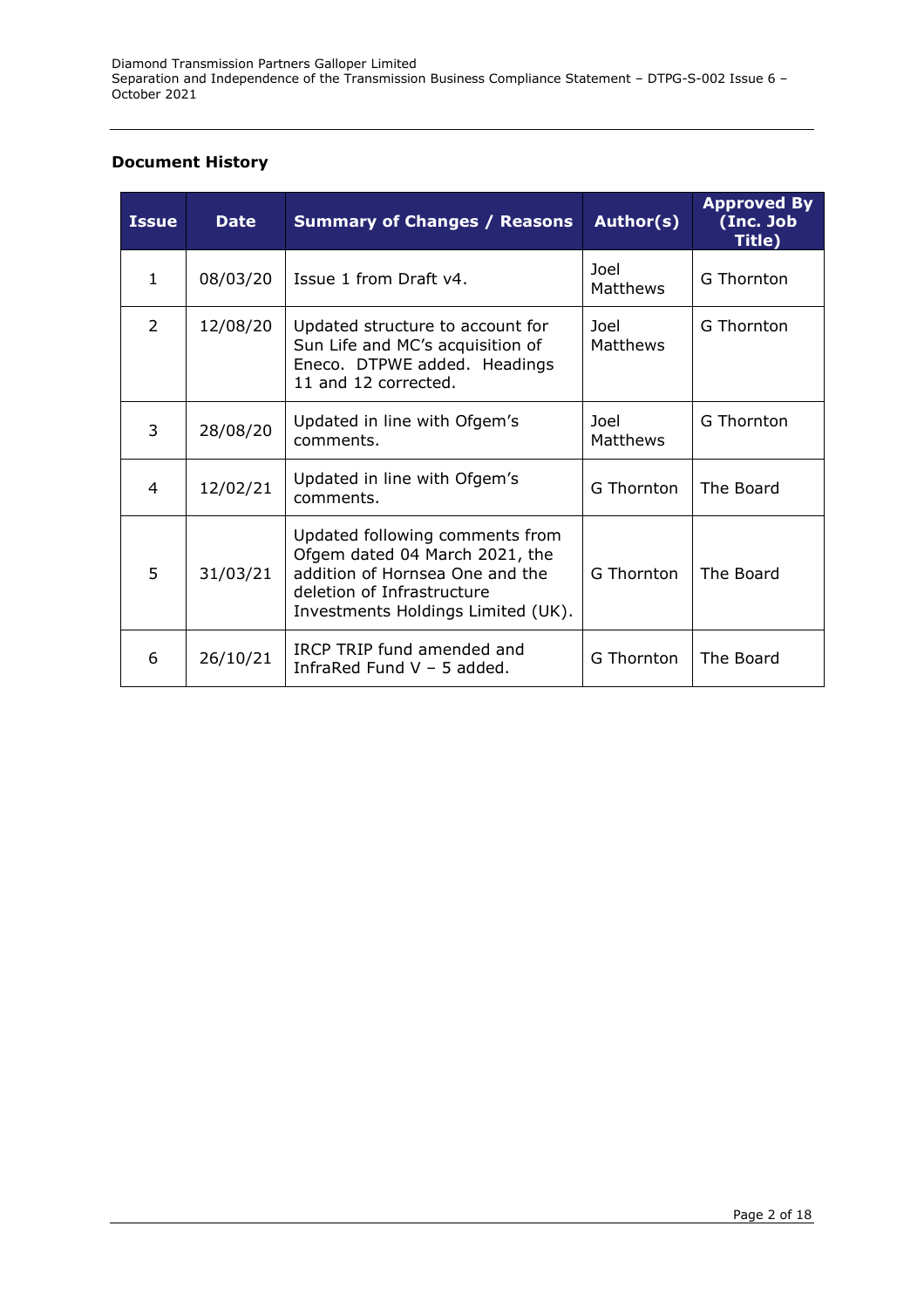## **TABLE OF CONTENTS**

| $\mathbf{1}$            |                                                               |
|-------------------------|---------------------------------------------------------------|
| $\overline{2}$          |                                                               |
| 3                       |                                                               |
| 4                       |                                                               |
| 5.                      | <b>CONDUCT OF THE TRANSMISSION BUSINESS (AMENDED STANDARD</b> |
| 6                       | SEPARATION AND INDEPENDENCE OF THE TRANSMISSION BUSINESS      |
| $\overline{\mathbf{z}}$ | COMPLIANCE OFFICER (AMENDED STANDARD CONDITION E12-C4)12      |
| 8                       | PROHIBITION OF CROSS SUBSIDIES (STANDARD CONDITION E6) 13     |
| q                       | RESTRICTIONS ON ACTIVITY AND FINANCIAL RING FENCING (STANDARD |
|                         |                                                               |
|                         | 11 INVESTIGATION OF COMPLAINTS REGARDING COMPLIANCE WITH THIS |
|                         |                                                               |
|                         |                                                               |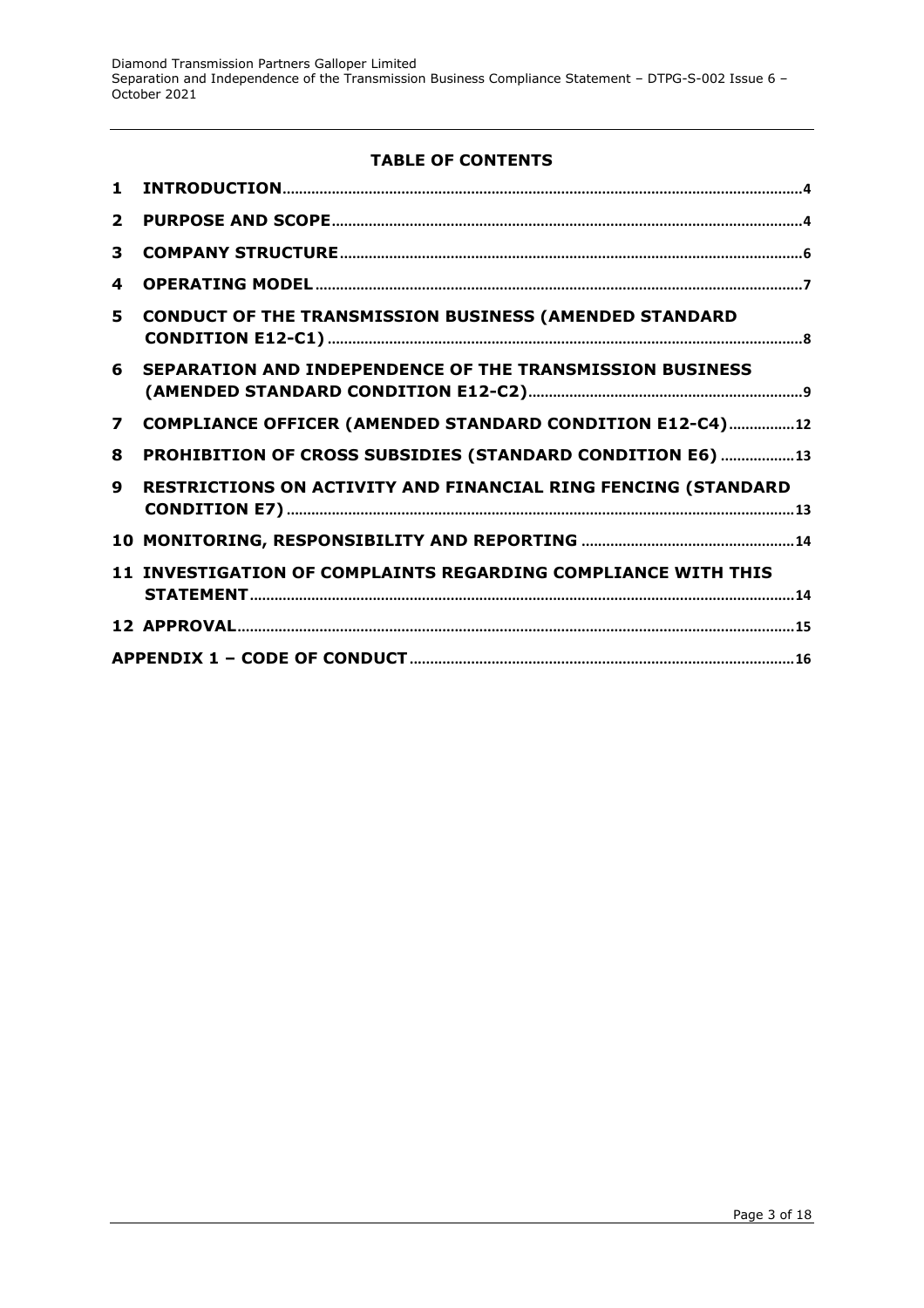# <span id="page-3-0"></span>**1 INTRODUCTION**

- 1.1 This Separation and Independence of the Transmission Business Statement of Compliance (the "**Statement**") is prepared pursuant to Amended Standard Condition E12-C2 (Separation and Independence of the Transmission Business) of the Offshore Electricity Transmission Licence as granted to Diamond Transmission Partners Galloper Limited (the "**Licensee**") (registered in England with number 10726070) whose registered office is: Mid City Place 71 High Holborn London WC1V 6BA, under section 6(1)(b) of the Electricity Act 1989.
- 1.2 The Statement has been prepared to secure compliance with paragraphs 1, 2, 4, 5 and 6 of Amended Standard Condition E12-C2 of the Offshore Electricity Transmission Licence (the "**Licence**") held by the Licensee.
- 1.3 It is a requirement of the Licensee to have in place this Statement (as approved by the Gas and Electricity Markets Authority ("the **Authority**")) within 30 days of the Licence grant (or as otherwise directed by the Authority) and to maintain at all times the required systems of control and governance that are described in this Statement.

## <span id="page-3-1"></span>**2 PURPOSE AND SCOPE**

- 2.1 The purpose of this Statement is to describe the practices, procedures and systems which the Licensee has adopted to secure compliance with its obligations under the following conditions of the Licence:
	- a. Standard Condition E6 (Prohibition of Cross-subsidies);
	- b. Standard Condition E7 (Restriction on Activity and Financial Ring Fencing);
	- c. Amended Standard Condition E12–C1 (Conduct of the Transmission Business);
	- d. Amended Standard Condition E12–C2 (Separation and Independence of the Transmission Business;
	- e. Amended Standard Condition E12-C3 (Restriction on use of certain information); and
	- f. Amended standard condition E12-C4 (Appointment of Compliance Officer) (the "**Relevant Duties**").
- 2.2 The Licensee is required to revise this Statement when circumstances change such that this Statement no longer secures compliance with its licence obligations detailed in paragraph 2.1.
- 2.3 Any revisions to this Statement shall only become effective once the Authority has approved the revised Statement.
- 2.4 This Statement sets out how the Licensee shall:
	- a. Maintain appropriate managerial and operational independence of the Licensee in undertaking its activities under the Licence, from any Associated Business as required by Amended Standard Condition E12–C2 paragraph 4(a).
	- b. Ensure that the Transmission Business shall not give any cross-subsidy to, or receive any cross-subsidy from, any other business of the Licensee or of an Affiliate or Related Undertaking of the Licensee as required by Standard Condition E6.
	- c. Not conduct any business or carry on any activity other than the Transmission Business, save as provided for by paragraphs 3 and 4 of Standard Condition E7.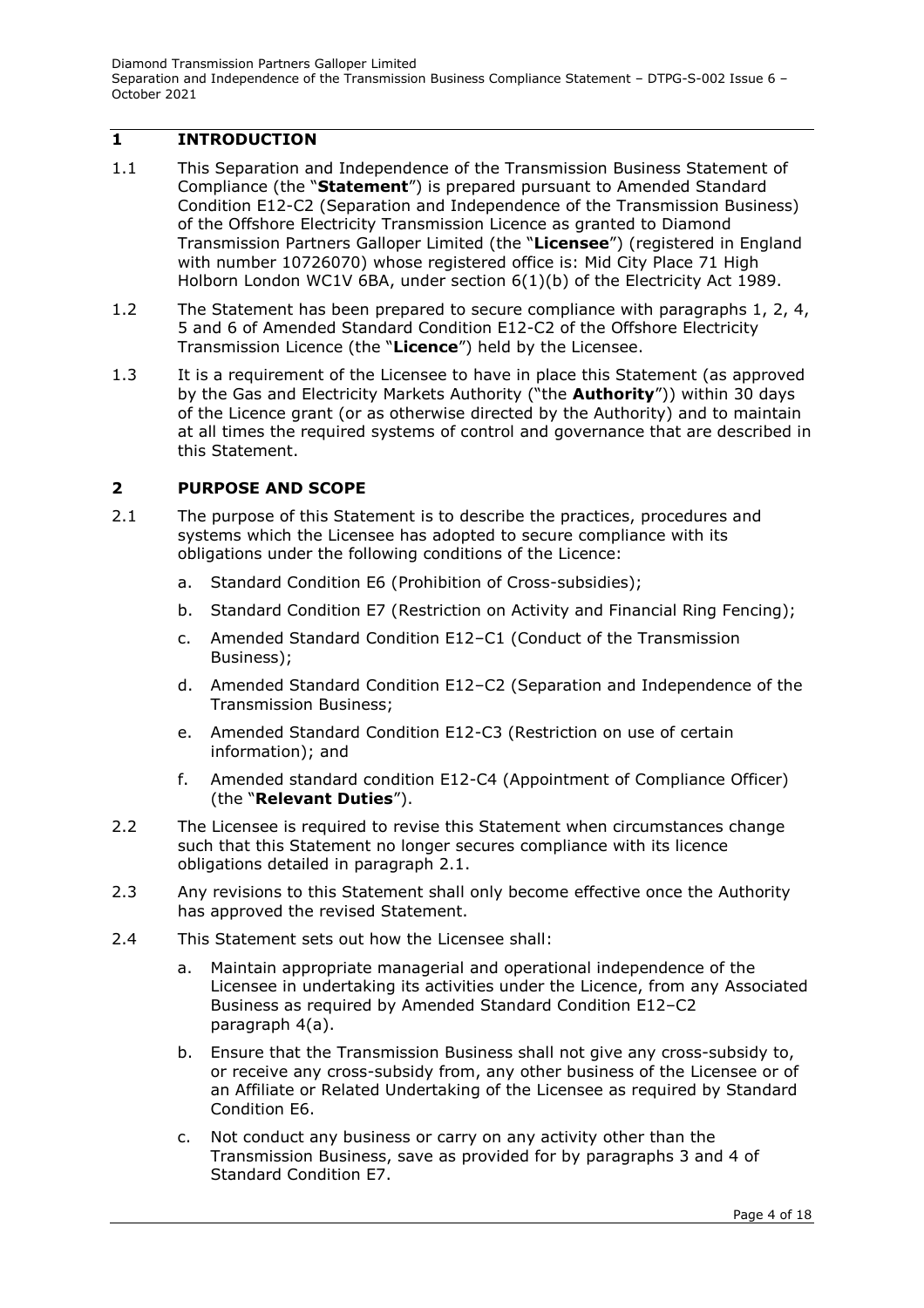- d. Conduct its Transmission Business in the manner best calculated to secure that, in complying with its obligations under the Licence:
	- i. the Licensee;
	- ii. any Affiliate or Related Undertaking of the Licensee;
	- iii. any user of the National Electricity Transmission System; and
	- iv. any other Transmission Licensee.

obtains no unfair commercial advantage including, in particular, any such advantage from a preferential or discriminatory arrangement, being, in the case of such an advantage accruing to the Licensee, one in connection with a business other than its Transmission Business as required under Amended Standard Condition E12–C1 paragraph 1.

- e. As required under Amended Standard Condition E12–C1 paragraph 2, except insofar as the Authority may direct, secure and procure separate premises, equipment, systems for recording and storing data, facilities, staff, and property from:
	- i. those owned by the System Operator responsible for co-ordinating and directing the flow of electricity onto or over the National Electricity Transmission System; and
	- ii. those owned by any Associated Business of the Licensee that is authorised to generate or supply electricity.
- f. As required under Amended Standard Condition E12-C2 paragraph 4(b) except insofar as the Authority consents to the Licensee not doing so, ensure:
	- i. any Associated Business of the Licensee that is the System Operator responsible for co-ordinating and directing the flow of electricity onto or over the National Electricity Transmission System; and
	- ii. any Associated Business of the Licensee that is authorised to generate or supply electricity, shall not use or have access to:
		- $\circ$  premises or parts of premises occupied by persons engaged in, or engaged in respect of, the management or operation of the Transmission Business or any External Transmission Activities;
		- o systems for the recording, processing or storage of data to which persons engaged in, or engaged in respect of, the management or operation of the Transmission Business or any External Transmission Activities also have access;
		- o equipment, facilities or property employed for the management or operation of the Transmission Business or any External Transmission Activities; or
		- o the services of persons who are (whether or not as their principal occupation) engaged in, or in respect of, the management or operation of the Transmission Business or any External Transmission Activities; and
	- iii. it can and does, insofar as is legally possible, prevent any person who has ceased to be engaged in, or in respect of, the management or operation of the Transmission Business from being engaged in, or in respect of, the activities of any Associated Business of the Licensee until the expiry of an appropriate time from the date on which he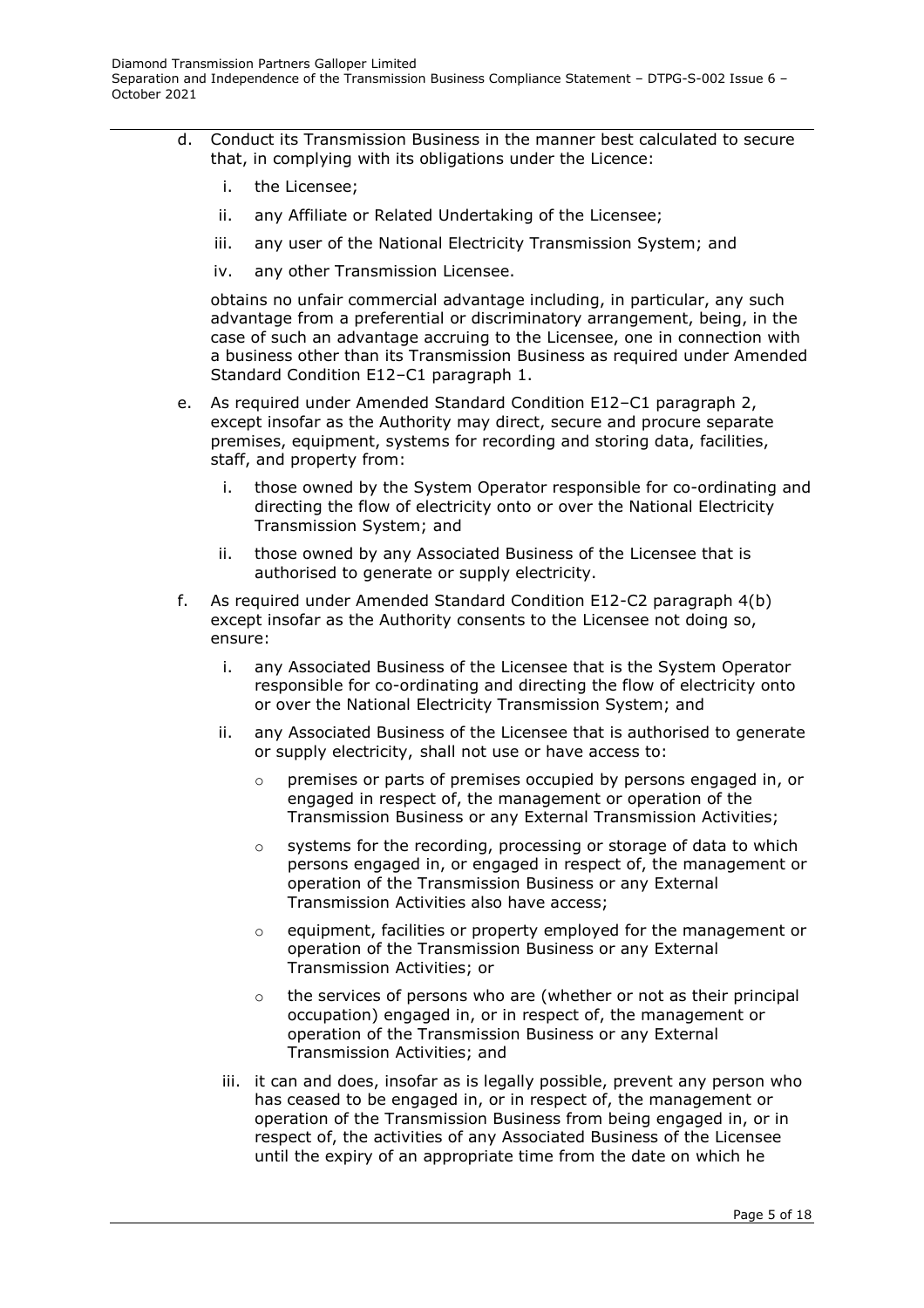ceased to be engaged by the Transmission Business, where that Associated Business is either:

- the System Operator responsible for co-ordinating and directing the flow of electricity onto or over the National Electricity Transmission System; or
- o authorised to generate or supply electricity.
- g. As required under Amended Standard Condition E12-C3 paragraph 2 the Licensee shall not (and shall procure that its Affiliates and Related Undertakings shall not) disclose or authorise access to Confidential Information.
- h. As required under Amended Standard Condition E12-C4 paragraph 1 the Licensee shall, following consultation with the Authority, appoint a competent person (who shall be known as the "**Compliance Officer**") for the purpose of facilitating compliance by the Licensee with paragraph 2.1 of this statement.
- i. Put in place and at all times maintain such systems of control and other governance arrangements which are necessary to ensure that the Licensee complies with its obligations contained in Standard Condition E6, Standard Condition E7, Amended Standard Condition E12-C1 and Amended Standard Condition E12-C2.

## <span id="page-5-0"></span>**3 COMPANY STRUCTURE**

- 3.1 The Licensee is a wholly owned subsidiary of Diamond Transmission Partners Galloper (Holdings) Limited (the "**Parent Company**"). The Licensee was incorporated on 13 April 2017 and the Parent Company was incorporated on 13 April 2017. The Licensee was granted an offshore transmission licence to own and operate the Galloper offshore electricity transmission system on 25 February 2020 (the "**Financial Close Date**").
- 3.2 The Licensee will comprise three ultimate shareholders (see Figure 3.1):
	- a. Mitsubishi Corporation ("**MC**"), through its wholly owned subsidiaries Diamond Transmission Corporation Limited ("**DTC**") and Diamond Transmission UK Limited ("**DTUK**") owns 51% of the shares; and
	- b. Sun Life Financial Inc. ("**SLF**") and InfraRed Capital Partners (Management) LLP ("**IRCPMLLP**") owns 49% of the shares, via SLF's wholly owned subsidiary InfraRed (UK) Holdco 2020 Limited ("**IR(UK)H**") owning 80% and IRCPMLLP owning 20% of InfraRed Partners LLP ("**IRPLLP**"), which wholly owns InfraRed Capital Partners (Holdings) Limited ("**IRCPHL**"), which wholly owns InfraRed Capital Partners Limited ("**IRCPL**"), which wholly owns Infrastructure Investments General Partner Limited ("**IIGPL**"), which has the 100% legal ownership of Infrastructure Investments Trafalgar Limited ("**IITL**"), which wholly owns Infrastructure Investments OFTO1 Limited ("**IIO1L**");

HICL Infrastructure Plc ("**HICL**"), via its wholly owned subsidiary HICL Infra.2 SARL owns the beneficial interest in 49% of the shares via the 100% beneficial ownership of IITL.

3.3 MC wholly owns Diamond Generation Europe Limited ("**DGE**"). DGE has a 33.4% stake in the Moray Firth Offshore Wind Farm ("**MFOW**") which holds an electricity generation licence. MC also owns a 20% stake in the energy supply company OVO Energy ("**OVO**") which holds an electricity supply licence. Finally MC also owns 80% of the shares in Eneco Groep N.V. ("**Eneco**"). The Licensee operates independently from DGE, Eneco, OVO and MFOW.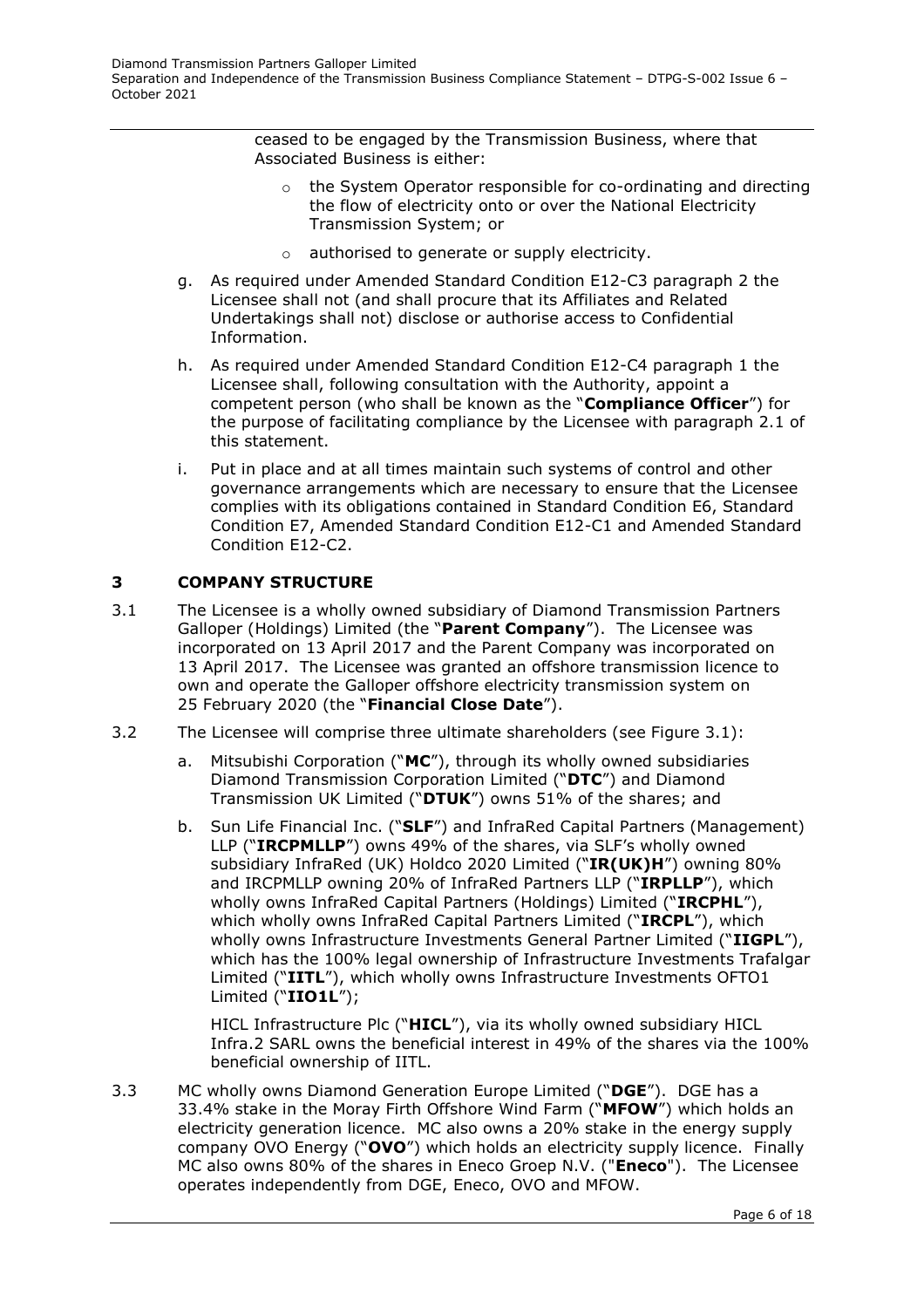- 3.4 IRCPL is the Fund Manager for 'The Renewables Infrastructure Group' ("**TRIG**"), the London Stock Exchange listed renewables infrastructure fund. TRIG owns in excess of 50 wind and solar p.v. projects of which several have a generation licence. In addition, IRCPL is the Fund Manager for InfraRed Fund V - 5 where several projects have a generation licence. The Licensee operates independently from TRIG and InfraRed Fund V - 5.
- 3.5 Sun Life Financial Inc. does not control any entities that undertake a System Operator role or generates or supplies electricity.
- 3.6 DTUK owns 50% of the Blue Transmission Investments ("**BTI**"). BTI has 100% indirect equity interests in Blue Transmission Walney 1 Limited, Blue Transmission Walney 2 Limited, Blue Transmission Sheringham Shoal Limited and Blue Transmission London Array Limited which each hold an offshore electricity transmission licence to operate an offshore electricity transmission system, together ("the **Blue Transmission OFTOs**").
- 3.7 DTUK and II01L each owns 50% respectively of Diamond Transmission Partners BBE Limited ("**DTPBBE**") and 51% and 49% respectively in Diamond Transmission Partners RB Limited **("DTPRB")** and Diamond Transmission Partners Walney Extension Limited ("**DTPWE**"), in addition, DTUK owns 20% in Diamond Transmission Partners Hornsea One Limited ("**DTPH**") which each hold an offshore electricity transmission licence to operate an offshore electricity transmission system, together ("the **DTP OFTOs**").
- 3.8 All relevant DTUK staff as shareholders and directors of Blue Transmission OFTOs, and DTP OFTOs are aware of the Separation and Independence of the Transmission Business Compliance Statement of the relevant BTI, DTPBBE, DTPRB, DTPWE and DTPH company. The Licensee operates independently from the Blue Transmission OFTOs and DTP OFTOs.



**Figure 3.1 – The Licensee Structure (on financial close)**

# <span id="page-6-0"></span>**4 OPERATING MODEL**

4.1 The Licensee primarily operates and maintains its offshore electricity transmission system through a series of bilateral contractual arrangements with independent third parties.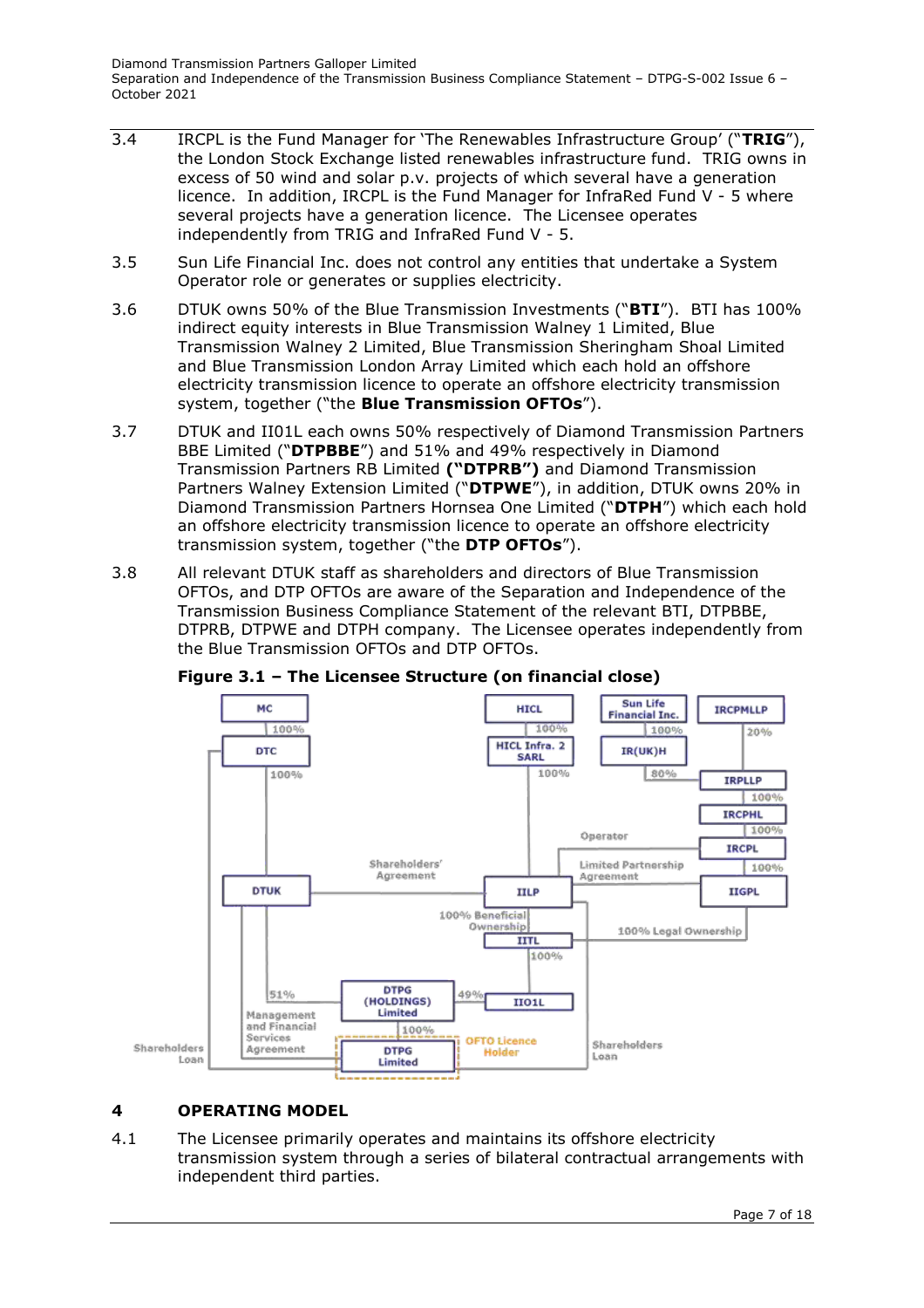- 4.2 Consistent with the operating model described in paragraph 4.1, the management of the operations of the Licensee is undertaken in-house by DTUK via a Management and Financial Services Agreement ("**MFSA**").
- 4.3 The provider of operating and maintenance services ("**O&M**") to maintain and operate the transmission assets of the Licensee is Renewable Energy Systems Limited ("**RES**").



## **Figure 4.1 – The Licensee Operating Model (Simplified)**

## <span id="page-7-0"></span>**5 CONDUCT OF THE TRANSMISSION BUSINESS (AMENDED STANDARD CONDITION E12-C1)**

#### 5.1 **Obtaining no unfair commercial advantage**

- 5.1.1 In accordance with Amended Standard Condition E12–C1 paragraph 1, the Licensee is required, as referenced above, to conduct its Transmission Business in the manner best calculated to secure that, in complying with its obligations under the Licence:
	- a. the Licensee;
	- b. any Affiliate or Related Undertaking of the Licensee;
	- c. any user of the National Electricity Transmission System; and
	- d. any other Transmission Licensee.

obtains no unfair commercial advantage including, in particular, any such advantage from a preferential or discriminatory arrangement, being, in the case of such an advantage accruing to the Licensee, one in connection with a business other than its Transmission Business.

- 5.1.2 The Licensee has put in place a Code of Conduct that applies to employees of DTUK and IRCPL (directors of the Licensee and the Parent Company and in the case of DTUK providers of management and financial services to the Licensee).
- 5.1.3 The Code of Conduct explains and requires those subject to the Code of Conduct to carry out their duties, tasks and other activities in such a manner as to secure compliance with certain obligations under the Licence and in particular, compliance with Amended Standard Condition E12-C1 as to the conduct of the Transmission Business.
- 5.1.4 The Licensee has in place certain procurement procedures to ensure that the Licensee procures goods and services in an efficient and cost effective manner. Authorisation for procurement events take place at different value levels and are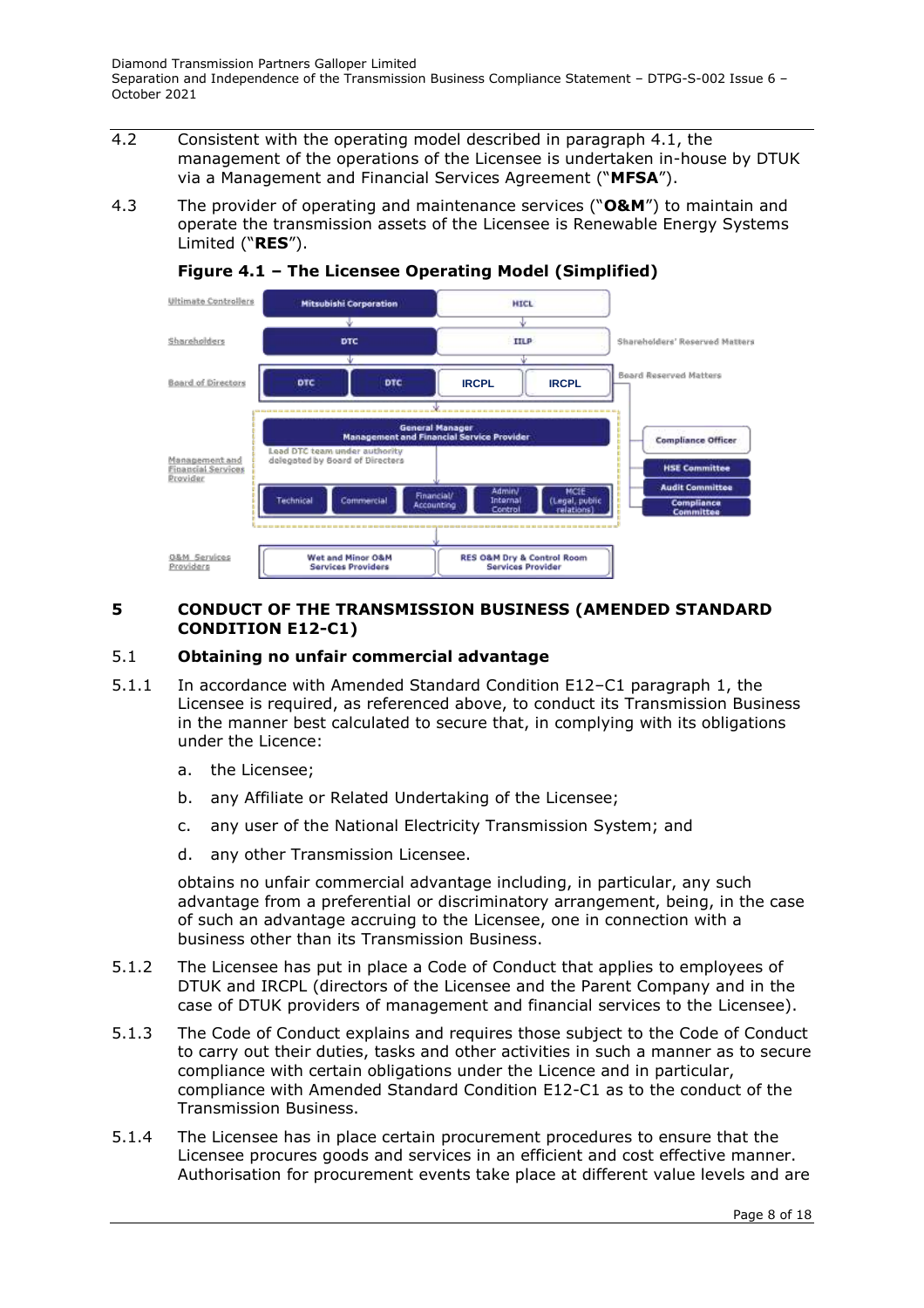designed to prevent unauthorised, non-compliant behaviour. The procurement process is administered by DTUK. Material contracts require the Licensee's board approval.

- 5.1.5 Management and financial services are provided to the Licensee by DTUK. Fees in respect of such management and financial services are negotiated at armslength and on normal commercial terms.
- 5.1.6 The Licensee's directors are required to declare any potentially conflicting interest at each board meeting and understand their fiduciary duties to the Licensee under both company law and the Licence. The Licensee directors understand that their fiduciary duty to the Licensee, as Licensee, is distinct from that of any other company including those that hold a transmission licence. Decisions taken by the Licensee's board have regard to these fiduciary duties.
- 5.1.7 The Licensee directors receive such training and support as required to ensure that they understand their obligations to the Licensee - see paragraph 6.1.4.
- 5.1.8 The Licensee's board, its compliance committee and Compliance Officer monitor compliance with Amended Standard Condition E12–C1.

#### 5.2 **Premises, equipment, systems for recording and storing data, facilities, staff and property**

- 5.2.1 In accordance with Amended Standard Condition E12–C1 paragraph 2, the Licensee is required, except insofar as the Authority may direct, to secure and procure separate premises, equipment, systems for recording and storing data, facilities, staff, and property from:
	- a. those owned by the System Operator responsible for co-ordinating and directing the flow of electricity onto or over the National Electricity Transmission System; and
	- b. those owned by any Associated Business of the Licensee that is authorised to generate or supply electricity.
- 5.2.2 The Licensee does not and does not intend to share any resources with any Transmission Licensee that holds a co-ordination licence and is responsible for co-ordinating and directing the flow of electricity onto or over the National Electricity Transmission System. The Licensee owns, rents, or otherwise has access to premises, equipment, and systems for recording and storing data, facilities and staff independent of such a Licensee.
- 5.2.3 Whilst the Licensee's ultimate parent companies own or manage businesses and projects that are authorised to generate electricity or supply electricity, the Licensee does not share resources (in the case of MC, with DGE, OVO, Eneco and in the case of HICL / Sun Life Financial Inc. / IRCPMLLP, with TRIG and InfraRed Fund V - 5). Consequently, the Licensee is fully compliant with Amended Standard Condition E12–C1 paragraph 2.
- 5.2.4 The Licensee directors will monitor compliance with the obligations of Amended Standard Condition E12–C1 paragraph 2 in the light of any change in circumstances.

#### <span id="page-8-0"></span>**6 SEPARATION AND INDEPENDENCE OF THE TRANSMISSION BUSINESS (AMENDED STANDARD CONDITION E12-C2)**

## 6.1 **Managerial and operational independence of the Licensee**

6.1.1 In order to maintain the requisite managerial and operational independence of the Licensee, the Licensee and its Parent Company have been established as legally separate companies, each with their own separate board of directors.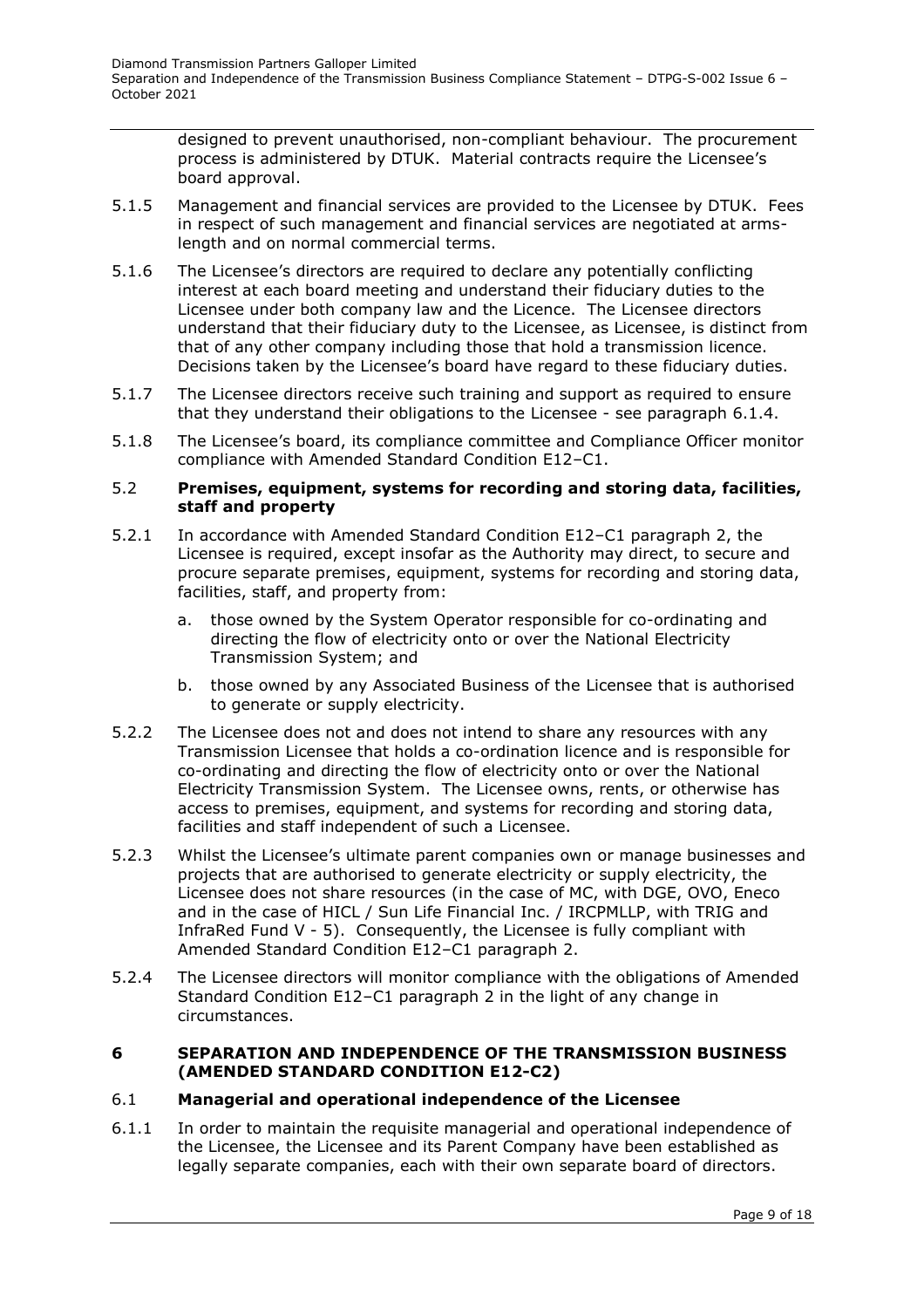- 6.1.2 Other than as previously stated in paragraph 3.3 and 3.4 no Affiliate or Related Undertaking of the Licensee is authorised to generate, distribute, or supply electricity, or to provide meter reading or meter related services.
- 6.1.3 Amended Standard Condition E12–C2 (paragraphs 5 and 6) imposes the following obligations on the Licensee:
	- a. The Licensee is required to establish separate boards of directors for the Transmission Business and for any Associated Businesses; and
	- b. Each member of such boards of directors or executives for Associated Businesses who is also a director of the offshore Transmission Business shall fulfil their role in relation to the taking of such decisions as if he or she were a director of a legally incorporated company whose sole business is the business in respect of which the board he or she is a member of has been established.
- 6.1.4 Responsive to the obligations imposed on the Licensee under Amended Standard Condition E12–C2 (paragraphs 5 and 6), and responsive to other obligations contained within the Licence including, but not limited to the appointment of a Compliance Officer in accordance with Amended Standard Condition E12-C4, the following arrangements have been put in place:
	- a. The Licensee, Parent Company, the DTO OFTOs, the Blue Transmission OFTOs, MFOW, OVO, Eneco and the relevant TRIG and InfraRed Fund V – 5 entities each have a separate board of directors.
	- b. The Licensee has appointed an independent Compliance Officer which together with the establishment of a compliance committee, is designed to ensure that there is appropriate corporate governance and independence of the Licensee.
	- c. The directors of the Licensee and Parent Company are required at all times to act in accordance with their fiduciary duties to that company in accordance with the requirements of company law and, in the case of the Licensee its offshore transmission licence. This means that they must discharge their duties and take all decisions as a member of the board of that company in the best interests of the business without regard to the interests of any other company or business.
	- d. The directors of the Licensee have, and will continue to receive support and any training as required to ensure that they understand their obligations to the Licensee upon whose board they serve. In particular, the importance of business separation has been explained and reinforced to the directors of the Licensee and discussions have been held and will continue to be held with the Licensee directors regarding the importance of compliance with the obligations of the Licence generally and in respect of business separation in particular – both with the management and the independent Compliance Officer.

# 6.2 **Staff, premises, IT and other facilities**

- 6.2.1 As referenced under paragraph 2.4 f) the Licensee is not permitted to share certain resources with particular entities unless the Licensee has been allowed to do so by the Authority. The entities that are not permitted to share or use certain resources (except where permitted to do so by the Authority) are as follows:
	- a. a Transmission Licensee that holds a co-ordination licence and is responsible for co-ordinating and directing the flow of electricity onto or over the National Electricity Transmission System; and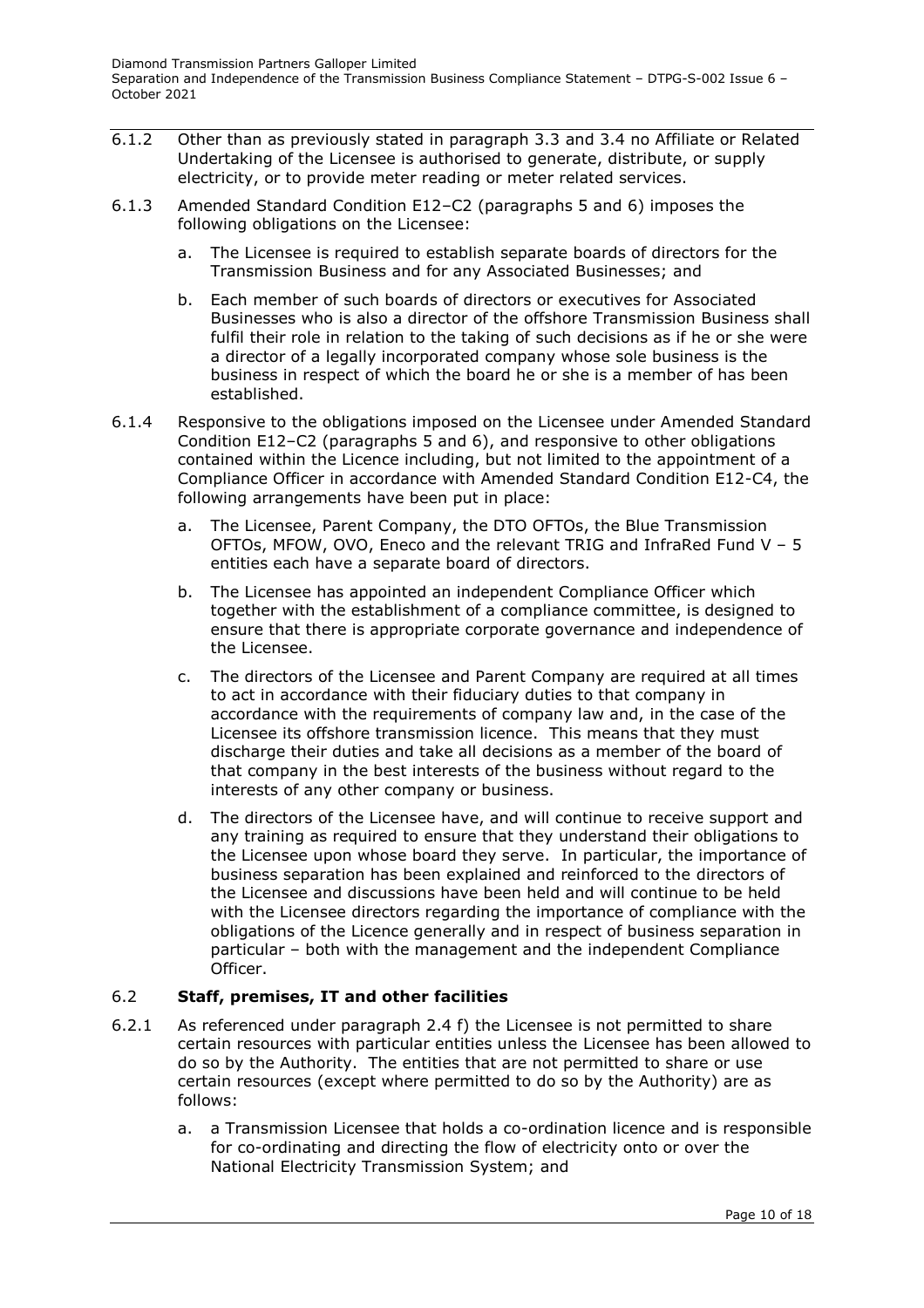- b. any Associated Business of the Licensee that is authorised to generate or supply electricity.
- 6.2.2 The Licensee and Parent Company does not share any resources with any entity (including Associated Businesses) that meets the operating characteristics described in paragraph 6.2.1. Furthermore, based on the current plans of the Licensee the directors do not expect this situation to change. Consequently the Licensee is compliant with the conditions of Amended Standard Condition E12-C2 paragraph 4(b) (i) and (ii).
- 6.2.3 The directors will monitor the future activities and plans of the Licensee, affiliates and their controlling companies, to ensure that it remains compliant with the conditions of Amended Standard Condition E12–C2 paragraph 4(b) (i) and (ii).
- 6.2.4 Amended Standard Condition E12–C2 paragraph 4 (b) (iii) requires the Licensee to ensure that it can and does, insofar as is legally possible, prevent any person who has ceased to be engaged in, or in respect of, the management or operation of the Transmission Business from being engaged in, or in respect of, the activities of any Associated Business of the Licensee until the expiry of an appropriate time from the date on which he ceased to be engaged by the Transmission Business, where that Associated Business is either:
	- a. the System Operator responsible for co-ordinating and directing the flow of electricity onto or over the National Electricity Transmission System; or
	- b. authorised to generate or supply electricity.
- 6.2.5 The Licensee will ensure, in so far is legally possible, that any person who has ceased to be engaged in, or in respect of the management and operation of the Transmission Business from being engaged in, or in respect of, the activities of an Associated Business until the expiry of an appropriate time. The Licensee directors will monitor future activities, plans and make suitable enquiries to ensure that it remains compliant with the conditions of Amended Standard Condition E12–C2 paragraph 4(b)(iii).
- 6.2.6 The Licensee does not employ its own staff and has entered into a MFSA with DTC (to which Blue Transmission OFTOs and the DTP OFTOs are not parties) whereby DTCUK provides a range of general management and financial services to the Licensee. Blue Transmission OFTOs have separate boards of directors, do not employ any staff and have a separate Management Services Agreement ("**MSA**") and Shared Resources Agreement ("**SRA**") with Frontier Power Limited ("**FPL**") whereby FPL provide a range of general management and other shared services to Blue Transmission OFTOs. DTP OFTOs have a separate boards of directors, do not employ any staff and have a separate MFSA with DTUK whereby DTUK provides a range of general management and financial services to DTP OFTOs.
- 6.2.7 All resources provided to the Licensee, Blue Transmission OFTOs and DTP OFTOs are via totally separate service agreements as stated in paragraph 6.2.6, with no sharing of resources in normal circumstances. If resources are required to be shared in the future between the Licensee, Blue Transmission OFTOs and DTP OFTOs, this will be undertaken on a commercial arm's length basis.
- 6.2.8 The Licensee is not authorised to obtain, nor allow any Affiliate or Related Undertaking or staff from any Affiliate or Related Undertaking to obtain, an unfair commercial advantage from having shared access or use of resources related to the Licensee. Given the ownership and group structure within which the Licensee operates, the nature of the regulatory regime and the inherent low risk business model operated by the Licensee, it is the opinion of the Licensee directors that the likelihood of an unfair commercial advantage being gained by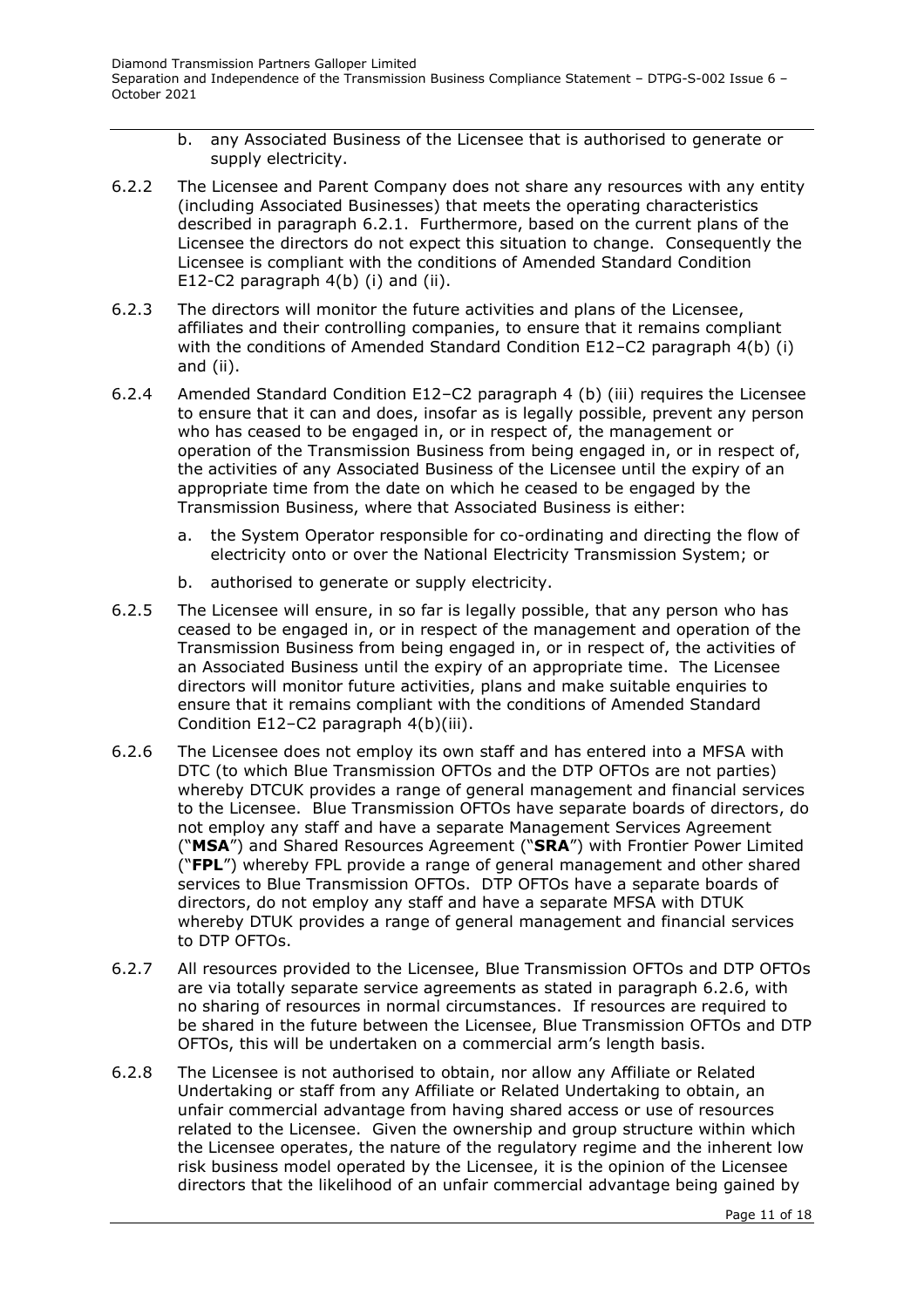the Licensee is considered extremely low. The Licensee's Code of Conduct, described in paragraph 6.2.9, ensures that all relevant personnel are aware that the obtaining of an unfair commercial advantage is not permitted. In addition, the Compliance Officer monitors this compliance through the review of the Licensee's procedures, interviews with management, regular meetings with the Licensee board, and the review of the agenda, papers and minutes of the Licensee's board meetings.

- 6.2.9 The Licensee has implemented processes to ensure that all persons involved in the management or operation of the Licensee's Transmission Business conduct the Transmission Business in the manner best calculated to secure that the Licensee complies with the Licence conditions covered by this Statement. These processes include requiring all such persons to comply with the Code of Conduct set out in Appendix 1.
- 6.2.10 The Licensee has implemented security to premises, physical documents and IT systems, as appropriate, to secure the confidentiality of information and only allow access by authorised persons.
- 6.2.11 There are only a limited number of employees and/or consultants providing management and financial services to the Licensee. Information is only shared with those employees/consultants necessary for the performance of their duties and information (including financial information) is segregated accordingly by the use of logical access controls. Other IT controls include the use of passwords. Physical access is restricted to the premises and/or documents by the uses of keys and/or key code access.

## <span id="page-11-0"></span>**7 COMPLIANCE OFFICER (AMENDED STANDARD CONDITION E12-C4)**

- 7.1 The Licensee has, following consultation with the Authority, appointed a competent person as the "Compliance Officer" for the purpose of facilitating compliance by the Licensee with Amended Standard Condition E12–C4 of the Licence and with Standard Condition E6 (Prohibition of Cross-subsidies), Standard Condition E7 (Restriction on Activity and Financial Ring Fencing), Amended Standard Condition E12-C1 (Conduct of the Transmission Business) and Amended Standard Condition E12-C2 (Separation and Independence of the Transmission Business) and Amended Standard Condition E12-C3 (Restriction on use of certain information) (the "relevant duties").
- 7.2 The function of the Compliance Officer will be to perform the duties and tasks outlined in paragraph 7 of Amended Standard Condition E12–C4 (covering advising, monitoring, investigating and reporting on compliance matters). This will include providing relevant advice and information to the Licensee (including individual directors of the Licensee) and its compliance committee. The Compliance Officer will report annually to the compliance committee and to the Licensee board of directors. Thereafter, the Licensee will make a report to the Authority.
- 7.3 The Compliance Officer is independent of the management of the Licensee and provides an important check and balance in relation to Licensee's overall Licence compliance framework in general and specifically in relation to the issue of business separation and independence. The Compliance Officer's independence from the management of the Licensee is an essential characteristic of a Compliance Officer. This characteristic allows the Compliance Officer to form an independent and objective view as to the Licensee's compliance with the Transmission Business separation requirements of the Licence, independent from any views that may be expressed by the management and the Licensee directors.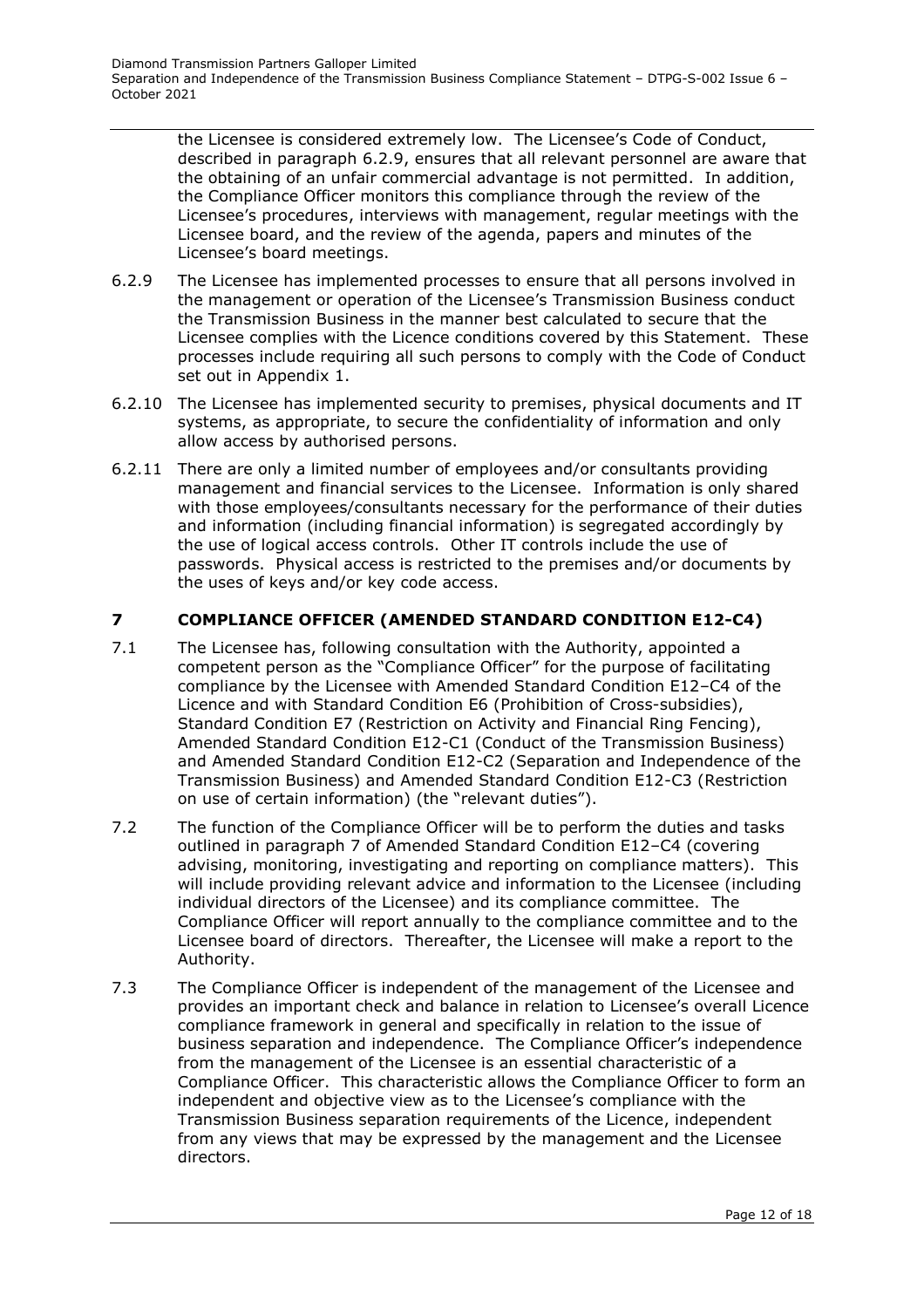- 7.4 The Compliance Officer is able to offer independent advice to the management and directors of the Licensee in a number of areas, including:
	- a. the procedures and processes that have been put in place to achieve business separation and independence of the Transmission Business;
	- b. any interpretation of the Licence in business separation matters generally; and
	- c. to proffer advice in relation to ad-hoc issues as they arise.

## <span id="page-12-0"></span>**8 PROHIBITION OF CROSS SUBSIDIES (STANDARD CONDITION E6)**

- 8.1 Standard Condition E6 (Prohibition of Cross-subsidies) prohibits the Licensee as the Licence holder, from giving or receiving a cross-subsidy from any other business or an Affiliate or Related Undertaking of the Licensee.
- 8.2 As referred to in Section 4 Operating Model, the Licensee primarily operates and maintains its transmission system through a series of contractual arrangements with independent third parties. The nature of these arrangements means that the costs incurred by the Licensee are negotiated at market prices at the date the arrangements are entered into.
- 8.3 The Licensee contracts directly with its principal external service providers e.g. the O&M contractors with such contracts administered by DTUK as the management and financial service provider.
- 8.4 The nature of the regulatory arrangements means that the pricing of transmission services are set for the whole of the period that the Licence has been granted – 20 years. As a consequence, there is no incentive on the management, and/or any individual or individuals to intentionally receive or give a cross-subsidy to or from the Licensee or its affiliates and related undertakings as it can have no impact on the revenue of the Licensee. Finally, the governance and compliance procedures outlined in this Statement (including the Code of Conduct described in paragraph 6.2.9) that have been adopted by the Licensee give the Licensee's board assurance that they will continue to comply with this Licence obligation.

#### <span id="page-12-1"></span>**9 RESTRICTIONS ON ACTIVITY AND FINANCIAL RING FENCING (STANDARD CONDITION E7)**

- 9.1 With certain exceptions, the Licensee as the Licence holder is not permitted to conduct any business or carry on any activity other than the Transmission Business.
- 9.2 The principal exceptions to paragraph 9.1 relate to: the conduct of de minimis business (as defined in Standard Condition E7) whether carried out by the Licensee or a subsidiary created for that purpose; investments acquired in the normal course of the Licensee's treasury activities; investment in subsidiaries that have the sole purpose of carrying out financing activities; investment in entities that carry out the Transmission Business of the Licensee; and any other business activity to which the Authority has given its consent.
- 9.3 Through the operation of the MFSA to the Licensee, DTUK has to operate within certain parameters. Amongst other conditions, these operating parameters restrict DTUK from entering into any arrangements, agreements or from carrying out any activities that are inconsistent with any operating plan approved by the Licensee's board. The approved operating plan does not presuppose any proposed activities or arrangements that are inconsistent with the obligations contained within this Statement.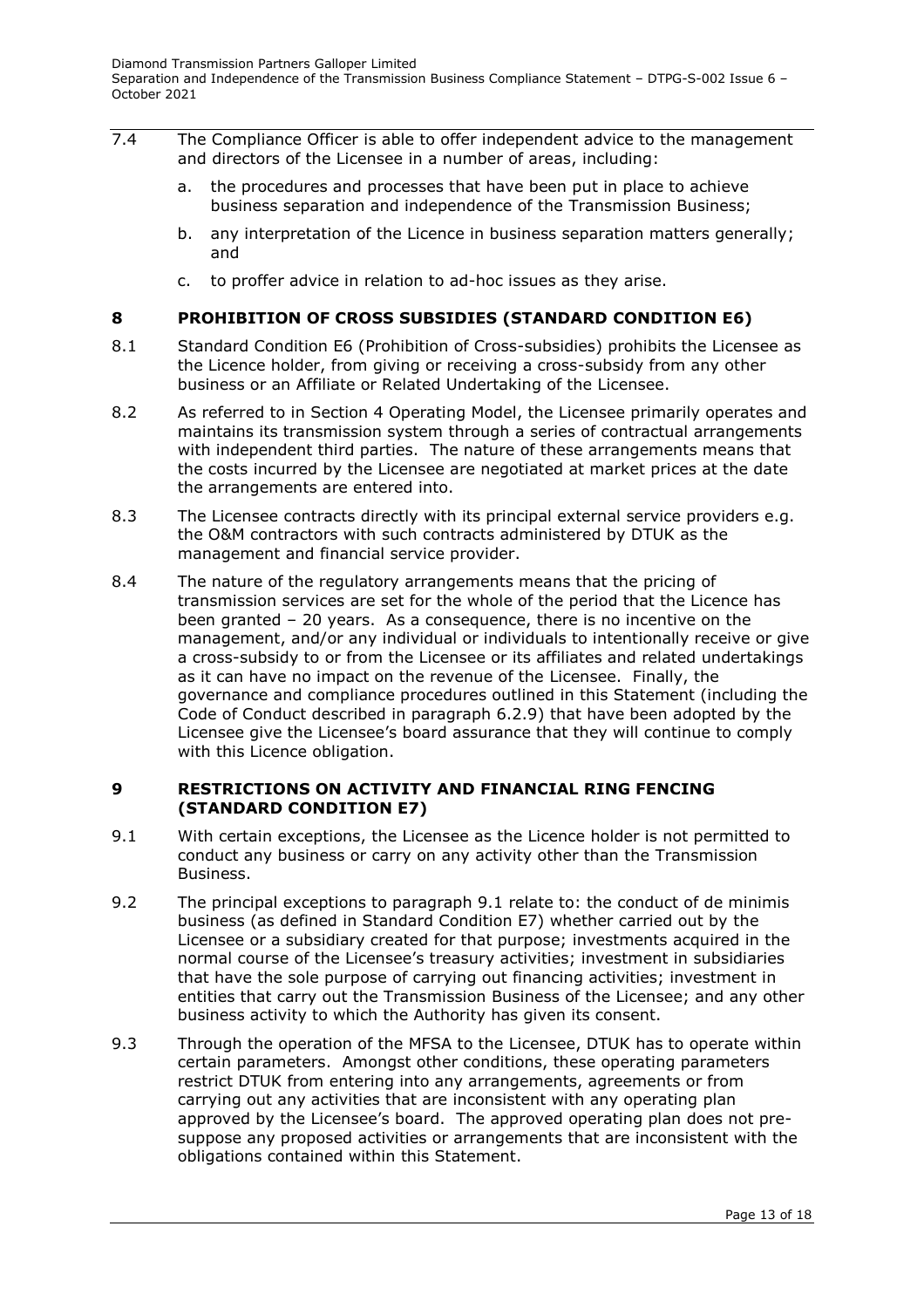9.4 The Licensee directors are aware of the general prohibition relating to non-Transmission Business (subject to the exceptions described in paragraph 9.2) and would not permit the Licensee to engage in this prohibited activity. Finally, in the event of the failure of any of the above processes and controls, the Compliance Officer would bring the attention of such activity to the attention of the Licensee directors ensuring that the appropriate remedial action would be taken.

#### <span id="page-13-0"></span>**10 MONITORING, RESPONSIBILITY AND REPORTING**

- 10.1 The Licensee board is responsible for ensuring that the Licensee complies with the obligations of the Licence generally and this Statement in particular, and will take all reasonable measures to ensure compliance with the terms of this Statement.
- 10.2 The Licensee has appointed a compliance committee to specifically monitor compliance with the conditions of the Licence and the compliance committee reports to the Licensee's board and that of the Parent Company.
- 10.3 The Licensee has appointed a Compliance Officer (as required by Amended Standard Condition E12–C4) who is responsible for facilitating compliance by the Licensee with certain conditions of the Licence, including the conditions shown at paragraph 2.1 of this Statement. The Compliance Officer will report to the compliance committee.
- 10.4 The compliance committee, Compliance Officer and board of directors of the Licensee will monitor the activities of the Licensee in relation to compliance with all Licence obligations.
- 10.5 The compliance committee is scheduled to meet on an annual basis. This committee will consider whether the Licensee has complied with its obligations under the Licence and will report upon its deliberations to the Licensee's board of directors, including any breaches or potential breaches of Licence conditions. The compliance committee will consider reports from DTUK (who are providing management and financial services under the terms of the MFSA) and from the Compliance Officer.
- 10.6 DTUK maintains a register of obligations which, amongst other things, records relevant obligations under the Licence. DTUK reviews on a regular basis the content of this register and whether these obligations have been met. A regular review of this register is one of the management processes that allow Licence obligations to be monitored and reported against.
- 10.7 In the event that DTUK, the Compliance Officer or any member of the compliance committee becomes aware of a licence breach or a potential breach, then an ad-hoc meeting of the compliance committee will be called to consider the breach or potential breach. The compliance committee will make a recommendation to the Licensee's board and where appropriate the Licensee's board will be convened to consider the appropriate response.
- 10.8 The duties of the Compliance Officer include the requirement to report annually to the compliance committee and to the Licensee's board as to his activities which will indicate the Licensee's compliance or otherwise with the obligations of this Statement in particular. Thereafter, the Licensee will report to the Authority and amongst other matters will confirm compliance or otherwise with the obligations of this Statement.

#### <span id="page-13-1"></span>**11 INVESTIGATION OF COMPLAINTS REGARDING COMPLIANCE WITH THIS STATEMENT**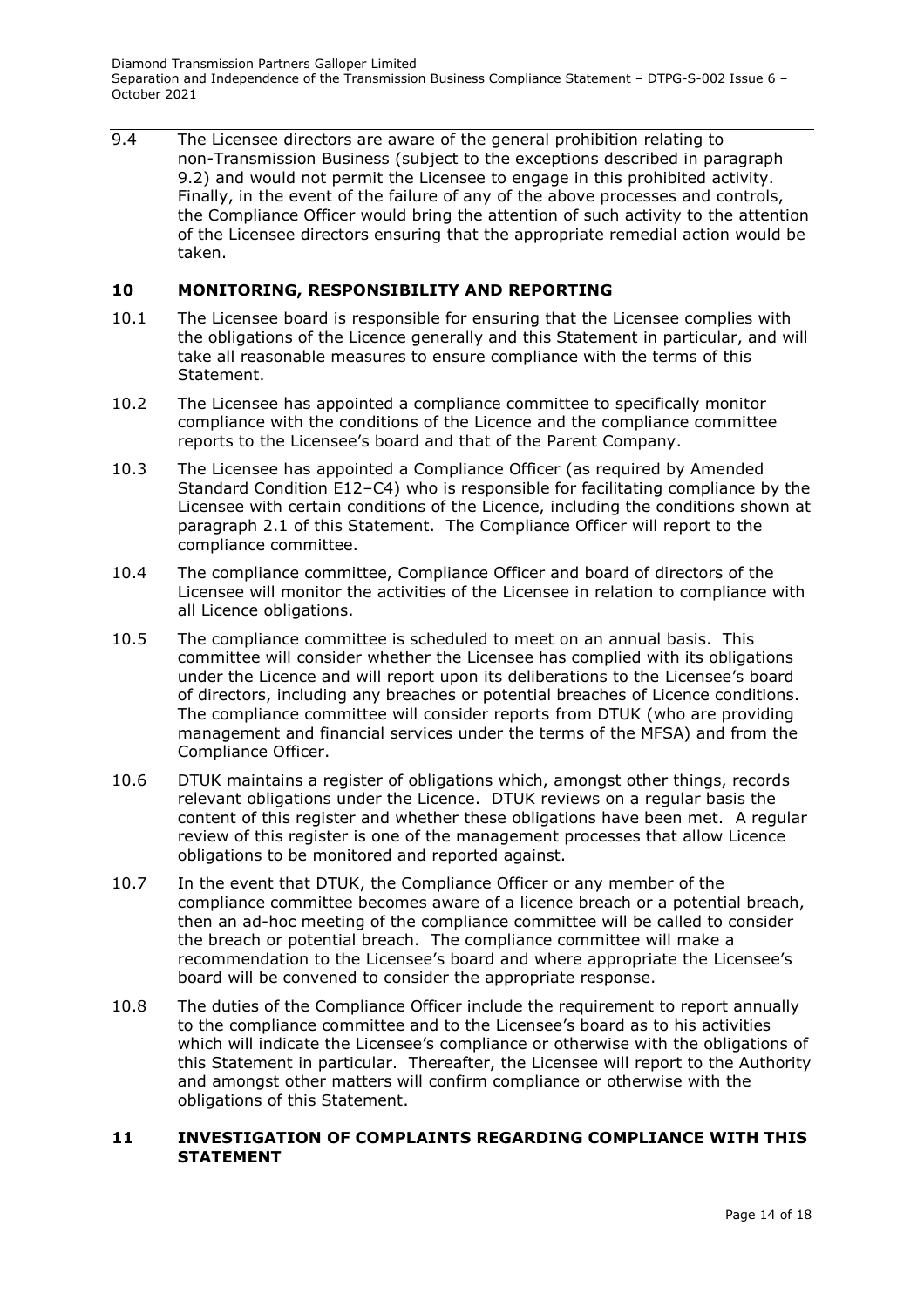- 11.1 The Compliance Officer along with his other duties, is responsible for investigating all complaints in relation to compliance with this Statement and the Licence, and will be allocated such resources and assistance as necessary to carry out any such investigation as he deems necessary to complete that investigation.
- 11.2 Any complaints or queries relating to business separation should be addressed in the first instance to:

The Compliance Officer

Diamond Transmission Partners Galloper Limited

c/o Power System Consultants Limited

#### <span id="page-14-0"></span>**12 APPROVAL**

12.1 The boards of the Licensee and Parent Company have endorsed this Statement prior to its submission to the Authority for approval. The Authority has approved this Statement.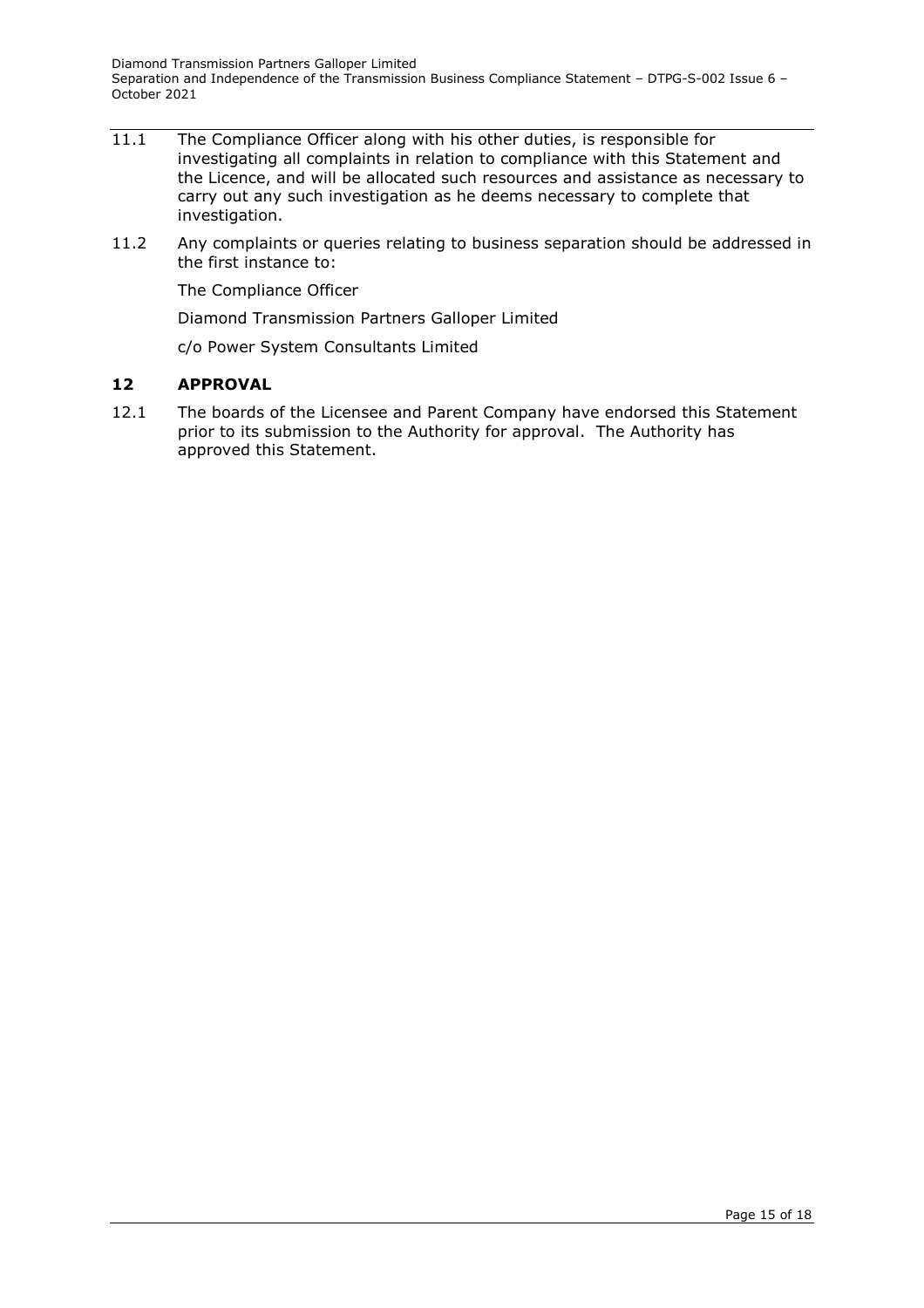# <span id="page-15-0"></span>**APPENDIX 1 – CODE OF CONDUCT**

The purpose of this Code of Conduct is to ensure that relevant personnel are aware and comply with the obligations of the transmission licence granted to the Licensee.

All relevant personnel are required to confirm their acceptance and compliance with this Code of Conduct on an annual basis.

#### **1 Who must abide by the code?**

The Licensee and Parent Company directors.

Employees and consultants of DTUK and IRCPL engaged in the management and operation of the Licensee's Transmission Business or the Transmission Business of any of the Licensee's affiliates.

#### **2 What requirements must be complied with and where can these be found?**

- 2.1 The Licensee's Licence:
	- Standard Licence Condition E6: Prohibition of Cross-Subsidies;
	- Standard Licence Condition E7: Restriction on Activity and Financial Ring Fencing;
	- Amended Standard Licence Condition E12 C1: Conduct of the Transmission Business;
	- Amended Standard Condition E12 C2 (Separation and Independence of the Transmission Business;
	- Amended Standard Condition E12-C3 (Restriction on use of certain information); and
	- Amended standard condition E12-C4 (Appointment of Compliance Officer) (the "**Relevant Duties**").
- 2.2 S105 Utilities Act 2000: General restrictions on disclosure of information.
- 2.3 Failure to comply could result in adverse consequences for the Licensee, including:
	- financial penalty;
	- criminal prosecution;
	- liability payments to a third party for breach of a contract;
	- investigations and other enforcement action by Ofgem;
	- additional and more onerous Licence conditions; and
	- serious damage to the Licensee's reputation.
- 2.4 Breach of this Code of Conduct will be treated as a disciplinary matter and will be reported to the Authority.

#### **3 What should be done if a breach is discovered?**

3.1 Any breach of the Code of Conduct by employees or relevant personnel whether deliberate or unintentional, must be immediately reported to a member of the Licensee's compliance committee.

#### **4 General Rules**

## **4.1. Confidential information**

4.1.1 Any information relating to or deriving from the management or operation of the Licensee's Transmission Business is to be treated as confidential and should not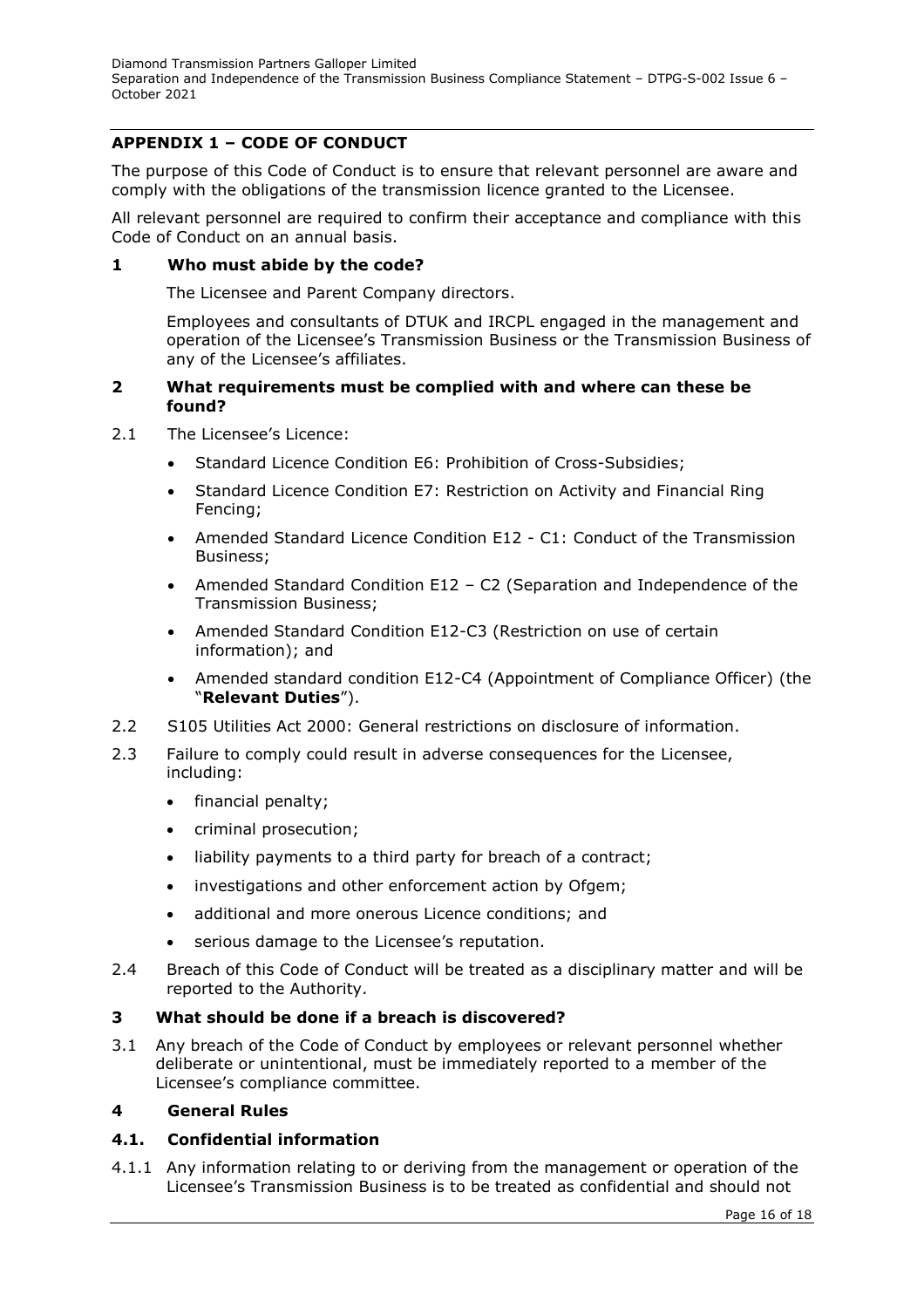be disclosed except where the Licensee and its affiliates are permitted to disclose information by virtue of:

- i. any requirement of a "competent authority" as defined in Amended Standard Condition E12-C3 which term includes (among others) the Secretary of State, Ofgem and the Compliance Officer;
- ii. conditions of the transmission licence granted to the Licensee;
- iii. any other requirements of law;
- iv. the rules of the Electricity Arbitration Association or of any judicial or other arbitral process or tribunal of competent jurisdiction;
- v. information being provided by or relating to any person who has notified the Licensee that it need not be treated as confidential; and
- vi. where information, not being provided by or relating to any person other than the Licensee, is placed in the public domain or where such information is required for assisting the holder of a co-ordination licence (e.g. NGESO), to prepare for and plan and develop the operation of the National Electricity Transmission System.
- 4.1.2 Here "Transmission Business" means the authorised businesses of the Licensee or any Affiliate or Related Undertaking in the planning or development or construction or operation or maintenance of a transmission system.
- 4.1.3 It is therefore permissible to share information between the Transmission Businesses of the Licensee, or any Affiliate or Related Undertaking, with an authorised Transmission Business, for the purpose of the efficient planning or development or construction or operation or maintenance of the Licensee's transmission system. In addition, in sharing information with any other Affiliate or Related Undertaking of the Licensee no unfair commercial advantage shall be provided.
- 4.1.4 An unfair commercial advantage will be presumed where there is a financial benefit obtained by either the Licensee or Affiliate or Related Undertaking of the Licensee entering into a commercial arrangement with the Licensee since the date of licence grant and financial close where such an arrangement has not been benchmarked or market tested and is on materially different terms to any such similar arrangement entered into at licence grant and financial close and is based on the knowledge of confidential information to the Licensee.

# **4.2 Relevant personnel must not:**

- 4.2.1 Relevant Personnel being the Licensee and Parent Company directors, staff of DTUK and IRCPL.
- 4.2.2 Provide information that is commercially confidential to the Licensee to any Affiliate or Related Undertaking of the Licensee or that of any third party, except:
	- i. to the extent that such information is required for the Affiliate or Related Undertaking of the Licensee or third party to perform an activity under the terms of a contract which supports the management or operation of the Transmission Business licensed to the Licensee provided the use of such information does not confer an unfair commercial advantage as set out above and where the provision of such information is governed by suitable confidentiality restrictions; or
	- ii. to personnel of any holder of a transmission licence engaged in the External Transmission Activities of that transmission licence holder, to the extent necessary for the performance by such personnel of those external transmission activities, and the use by such personnel of that information